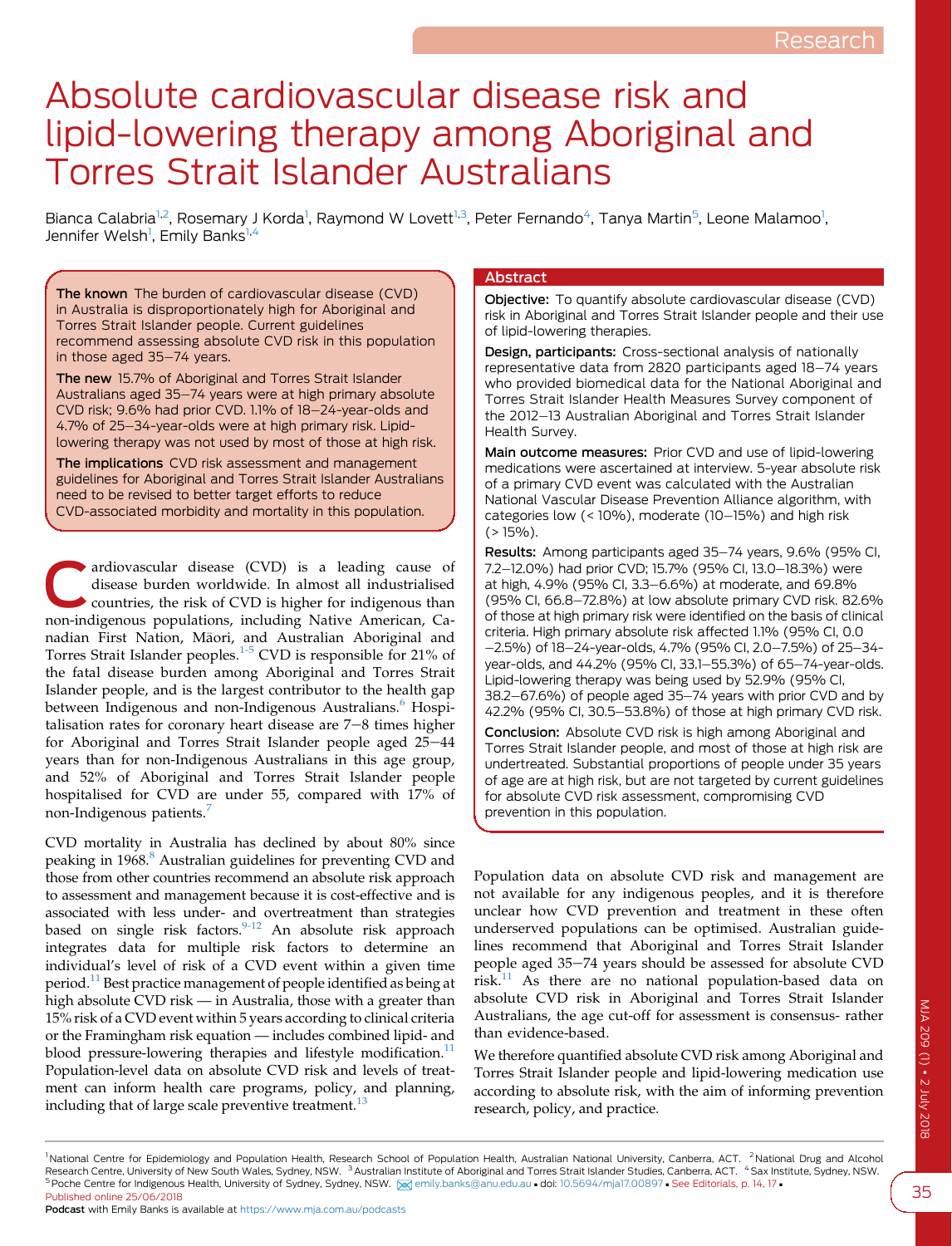## Methods

## Contribution of the Aboriginal Reference Group for Cardiovascular Health

An Aboriginal Reference Group for Cardiovascular Health provides expertise and ongoing advice to the research team's Aboriginal cardiovascular research program. Members of the Group are Aboriginal people who have expertise in research, health service, community partnerships and/or lived experience of CVD. The Group played a key role in focusing the aims of this paper and the interpretation of study findings.

## Study population

The study population comprised participants aged  $18-74$  years who provided biomedical data for the National Aboriginal and Torres Strait Islander Health Measures Survey (NATSIHMS) component of the Australian Bureau of Statistics (ABS) 2012-13 Australian Aboriginal and Torres Strait Islander Health Survey  $(AATSIHS).$ <sup>[14](#page-5-0)</sup> (Box 1, online [Appendix](https://www.mja.com.au/sites/default/files/issues/209_01/10.5694mja17.00897_Appendix.pdf)).

## Data and variables

Socio-demographic characteristics, medical history (including prior CVD), and health behaviour information were gathered by interview. Participants were deemed to have had a previous CVD event if they responded affirmatively to the question "Including any conditions which can be controlled with medications, have you ever been told by a doctor or nurse that you have any heart or circulatory conditions?" and then reported ischaemic heart disease, heart failure, oedema, other heart disease (including atrial fibrillation/flutter), cerebrovascular disease, or diseases of arteries, arterioles and capillaries.

Height, weight, waist circumference, and systolic and diastolic blood pressure were measured. Fasting blood and urine samples were collected and assayed with standard techniques for evidence of diabetes and chronic kidney disease.[14](#page-5-0) A participant was deemed to have diabetes if ever told by a doctor or nurse that they had diabetes and they were taking diabetes medication (insulin or tablets), their fasting plasma glucose level was at least 7.0 mmol/L, or their glycated haemoglobin (HbA<sub>1c</sub>) level was at least 48 mmol/mol. Participants were deemed to have moderate or severe chronic kidney disease if their estimated glomerular filtration rate was below 45 mL/min/1.73m<sup>2</sup>. Microalbuminuria was defined by an albumin/creatinine ratio of  $2.5-25$  mg/mol (men) or  $3.5-35$  mg/mol (women).

Information on medication use was not collected as part of the survey, but participants who agreed to blood collection were asked to complete a three-item questionnaire that included the question, "Do you regularly take prescription medication for any of these conditions: high cholesterol, diabetes, reduced kidney function, reduced liver function?" This information was available for participants who provided fasting blood samples (69.6% of study participants aged 35-74 years). Information on blood pressure medications was not collected. Details on derived variables are included in the online [Appendix.](https://www.mja.com.au/sites/default/files/issues/209_01/10.5694mja17.00897_Appendix.pdf)

Absolute risk of a primary CVD event in the next 5 years was estimated by the ABS with the Australian National Vascular Disease Prevention Alliance (NVDPA) risk assessment and risk management algorithm ([http://www.cvdcheck.org.au\)](http://www.cvdcheck.org.au); this encompasses both clinical assessment of risk and assessment with the Framingham CVD risk equation of those not at high risk according to clinical criteria. $11,15$  Based on the algorithm,



participants in the study were categorised as being at low  $(< 10\%)$ , moderate (10-15%) or high ( $> 15%$ ) absolute risk of a primary CVD event (online [Appendix](https://www.mja.com.au/sites/default/files/issues/209_01/10.5694mja17.00897_Appendix.pdf)).

National expert opinion-informed guidelines recommend that the absolute CVD risk algorithm be applied to Aboriginal and Torres Strait Islander people aged  $35-74$  years.<sup>[11](#page-5-0)</sup> Results are therefore presented separately for those aged  $35-74$  years (people aged 75 or more are automatically classified as being at high risk and were excluded from our study), as well as for a range of age groups.

# Statistical methods

All analyses were carried out in the ABS Remote Access Data Laboratory [\(http://www.abs.gov.au/websitedbs/D3310114.nsf/](http://www.abs.gov.au/websitedbs/D3310114.nsf/home/CURF:+Remote+Access+Data+Laboratory+(RADL)) [home/CURF:](http://www.abs.gov.au/websitedbs/D3310114.nsf/home/CURF:+Remote+Access+Data+Laboratory+(RADL))+[Remote](http://www.abs.gov.au/websitedbs/D3310114.nsf/home/CURF:+Remote+Access+Data+Laboratory+(RADL))+[Access](http://www.abs.gov.au/websitedbs/D3310114.nsf/home/CURF:+Remote+Access+Data+Laboratory+(RADL))+[Data](http://www.abs.gov.au/websitedbs/D3310114.nsf/home/CURF:+Remote+Access+Data+Laboratory+(RADL))+[Laboratory](http://www.abs.gov.au/websitedbs/D3310114.nsf/home/CURF:+Remote+Access+Data+Laboratory+(RADL))+[\(RADL\)](http://www.abs.gov.au/websitedbs/D3310114.nsf/home/CURF:+Remote+Access+Data+Laboratory+(RADL))), with approval from the ABS to access the data in accordance with the Census and Statistics Act 1905 (Cwlth). Analyses accounted for the complex sampling strategy and survey non-response by applying appropriate weights to produce estimates that are representative of the Aboriginal and Torres Strait Islander population nationally. The population-weighted proportions of all people aged 18-74 years at high, moderate and low absolute CVD risk or with prior CVD were calculated, by sex and age group. The weighted proportions of individuals aged 35-74 years who reported regular use of prescription cholesterol-reducing medication were estimated according to absolute CVD risk and prior CVD. Confidence intervals (CIs) were calculated for all proportions (online [Appendix\)](https://www.mja.com.au/sites/default/files/issues/209_01/10.5694mja17.00897_Appendix.pdf).

#### Ethics approval

Ethics approval for the NATSIHMS data collection was provided by the Australian Government Department of Health and Ageing Departmental Ethics Committee (reference, 7/2011). Approval for our analyses was provided by the Australian National University Human Research Ethics Committee (reference, 2014/208) and the Aboriginal Health and Medical Research Council of New South Wales (reference, 1006/14).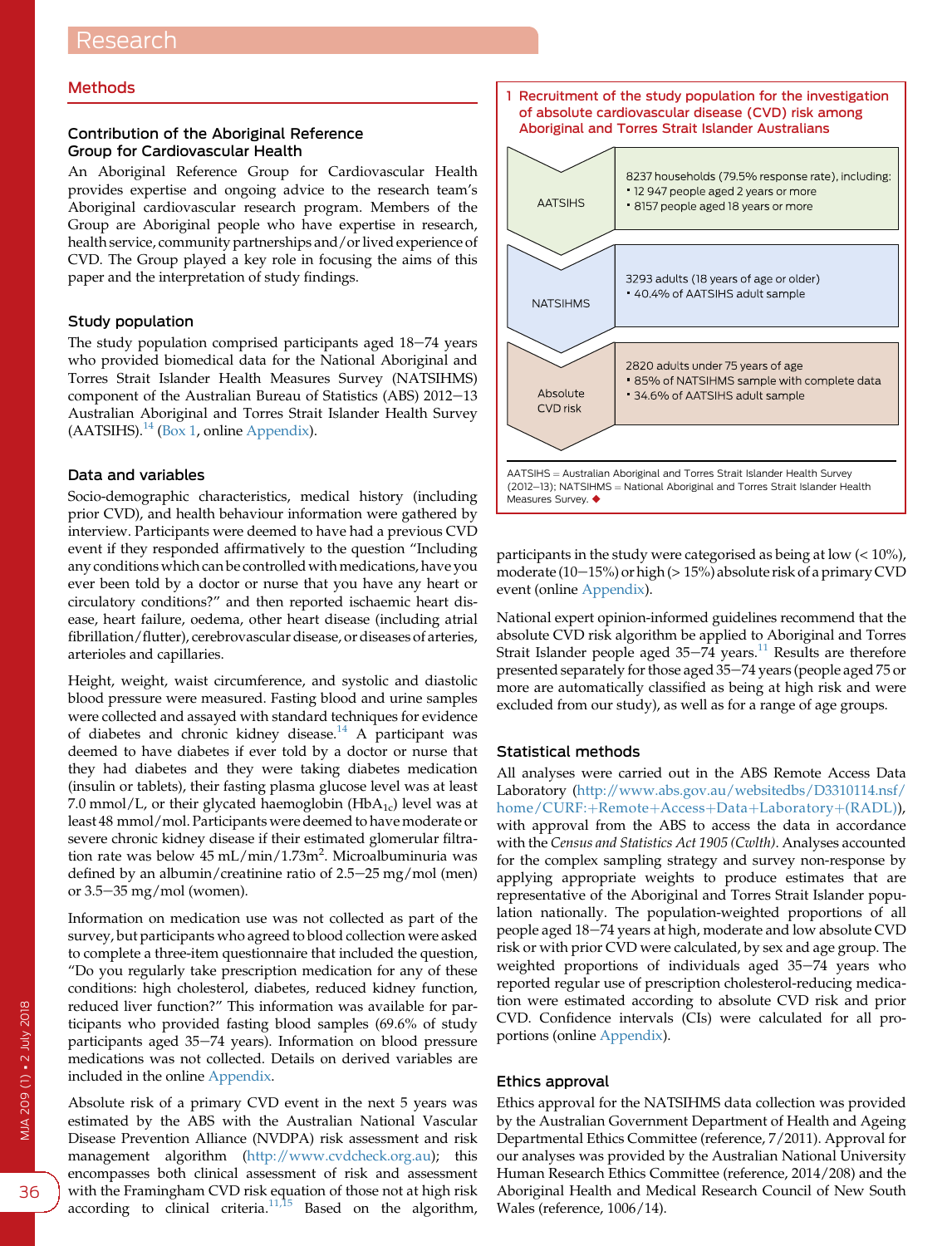2 Weighted estimated prevalence of cardiovascular disease (CVD) risk factors included in the National Vascular Disease Prevention Alliance algorithm among Aboriginal and Torres Strait Islander people without prior CVD, by age group

|                                           | Age group (years)                            |       |                                     |       |         |             |       |  |  |
|-------------------------------------------|----------------------------------------------|-------|-------------------------------------|-------|---------|-------------|-------|--|--|
|                                           |                                              |       | 18-24 25-34 35-44 45-54 55-64 65-74 |       |         |             | Total |  |  |
| Smoking status                            |                                              |       |                                     |       |         |             |       |  |  |
| Never smoked                              | 43.8%                                        | 37.7% | 35.6%                               | 25.4% | 30.1%   | 34.1%       | 35.9% |  |  |
| Ex-smoker                                 | 18.2%                                        | 14.9% | 31.5%                               | 34.3% | 37.3%   | 46.6%       | 25.8% |  |  |
| Current smoker                            | 37.9%                                        | 47.4% | 32.9%                               | 40.3% | 32.6%   | 19.3%       | 38.3% |  |  |
| Systolic blood pressure                   |                                              |       |                                     |       |         |             |       |  |  |
| $<$ 120 mmHg                              | 63.4%                                        | 64.1% | 57.5%                               | 40.7% | 30.8%   | 17.0%       | 54.0% |  |  |
| 120 to < 140 mmHg                         | 34.5%                                        | 29.4% | 33.0%                               | 40.7% | 38.7%   | 45.0%       | 34.7% |  |  |
| 140 to < 180 mmHg                         | 2.1%                                         | 6.4%  | $9.5\%$                             | 16.3% | 30.2%   | 36.5%       | 10.8% |  |  |
| $>$ 180 mmHg                              | O                                            |       | $< 0.1\% < 0.1\%$                   | 2.2%  | 0.3%    | 1.6%        | 0.5%  |  |  |
| Diastolic blood pressure                  |                                              |       |                                     |       |         |             |       |  |  |
| $< 90$ mmHg                               | 93.4%                                        | 86.8% | 82.7%                               | 74.1% | 76.9%   | 82.7%       | 84.4% |  |  |
| $90 - 110$ mmHg                           | 6.5%                                         | 12.2% | 16.4%                               | 24.9% | 22.6%   | 17.3%       | 14.9% |  |  |
| $\geq$ 110 mmHg                           | 0.1%                                         | 1.1%  | 1.0%                                | 1.0%  | 0.5%    | $\circ$     | 0.7%  |  |  |
| Low-density lipoprotein cholesterol       |                                              |       |                                     |       |         |             |       |  |  |
| $< 2.0$ mmol/L                            | 18.6%                                        | 6.4%  | 3.1%                                | 6.2%  | 8.0%    | 23.2%       | 9.3%  |  |  |
| $2.0 - 3.5$ mmol/L                        | 67.7%                                        |       | 76.0% 66.8%                         | 51.3% | 68.3%   | 64.6% 66.9% |       |  |  |
| $> 3.5$ mmol/L                            | 13.7%                                        | 17.5% | 30.1%                               | 42.5% | 23.8%   | 12.2%       | 23.8% |  |  |
|                                           | High-density lipoprotein cholesterol (HDL-C) |       |                                     |       |         |             |       |  |  |
| $\geq$ 1.0 mmol/L                         | 86.4%                                        | 79.3% | 74.1%                               | 78.5% | 76.7%   | 79.5%       | 79.4% |  |  |
| $<$ 1.0 mmol/L                            | 13.6%                                        | 20.7% | 25.9%                               | 21.5% | 23.3%   | 20.5%       | 20.6% |  |  |
| Total cholesterol                         |                                              |       |                                     |       |         |             |       |  |  |
| $< 4.0$ mmol/L                            | 28.7%                                        | 17.3% | 10.0%                               | 13.0% | 18.0%   | 25.1%       | 18.0% |  |  |
| $4.0 - 7.5$ mmol/L                        | 70.3%                                        | 82.0% | 88.6%                               | 83.7% | 79.5%   | 74.1%       | 80.5% |  |  |
| $> 7.5$ mmol/L                            | 1.0%                                         | 0.8%  | $1.5\%$                             | 3.3%  | 2.4%    | 0.8%        | 1.5%  |  |  |
| Total cholesterol:HDL-C ratio             |                                              |       |                                     |       |         |             |       |  |  |
| < 4.5                                     | 72.4%                                        | 59.6% | 51.8%                               | 52.1% | 62.2%   | 73.1%       | 60.4% |  |  |
| $4.5 - 6$                                 | 21.8%                                        | 29.6% | 28.9%                               | 33.2% | 28.6%   | 15.4%       | 27.5% |  |  |
| >16                                       | 5.8%                                         | 10.7% | 19.3%                               | 14.7% | $9.2\%$ | 11.5%       | 12.1% |  |  |
| <b>Diabetes</b>                           | 0.5%                                         | 4.3%  | 10.1%                               | 15.8% | 32.6%   | 47.8%       | 10.7% |  |  |
| Diabetes with<br>microalbuminuria         | $< 0.1\%$                                    | 1.5%  | 2.7%                                | 5.5%  | 16.0%   | 20.1%       | 4.0%  |  |  |
| Moderate/severe<br>chronic kidney disease | 0                                            | 0.5%  | 0.8%                                | 0.5%  | 1.8%    | 7.1%        | 0.8%  |  |  |

# Results

Data for absolute CVD risk assessment algorithm components, including factors in the Framingham CVD risk equation, were missing for 403 respondents; they were excluded from analyses. The final sample included 2820 Aboriginal and Torres Strait Islander people aged  $18-74$  years (1151 men, 1669 women), corresponding to a population-weighted sample of 308 897 Aboriginal and Torres Strait Islander people nationally (155 175 men, 153 722 women).

Included participants did not differ significantly from those with missing data in terms of age, sex, employment or relationship status, socio-economic disadvantage, household

income, self-rated health, smoking status, diabetes status, blood pressure, or cholesterol level; however, they did differ in terms of education level and speaking an Indigenous language at home (data not shown).

## Prior cardiovascular disease and absolute risk of a primary cardiovascular disease event

Among Aboriginal and Torres Strait Islander people aged 18-74 years, 5.4% (95% CI, 4.1-6.7%; corresponding to an estimated 16 608 adults) had prior CVD, including  $9.6\%$  ( $95\%$  CI,  $7.2-12.0\%$ ) of those aged  $35-74$ years (an estimated 15 977 adults).

The prevalence of many of the CVD risk factors included in the NVDPA algorithm was high among Aboriginal and Torres Strait Islander people without prior CVD:  $38.3\%$  of those aged  $18-74$  were current smokers, 15.6% had diastolic blood pressure of 90 mmHg or more, and 10.7% had diabetes (Box 2).

Overall, an estimated  $9.8\%$  (95% CI, 8.2-11.4%) of the Aboriginal and Torres Strait Islander population aged  $18-74$  years were at high absolute risk of a primary CVD event (estimated 30 321 adults), including 15.7% (95% CI, 13.0–18.3%) of those aged 35–74 years (estimated 26 115 adults) ([Box 3](#page-3-0)). The proportion at high primary risk increased with age from 1.1% (95% CI, 0.0-2.5%) of 18-24-year-olds (estimated 760 adults) to 4.7% (95% CI, 2.0–7.5%) of 25–34-yearolds (estimated 3446 adults) to 44.2% (95% CI, 33.1-55.3%) of 65-74-year-olds (estimated 6855 adults) [\(Box 3](#page-3-0), [Box 4\)](#page-4-0).

A total of 2.7% (95% CI,  $1.8-3.5%$ ) of Aboriginal and Torres Strait Islander people aged 18-74 years (estimated 8216 adults) were at moderate risk of a primary CVD event, including  $4.9\%$  (95% CI, 3.3-6.6%) of those aged  $35-74$  years (estimated  $8216$  adults); 82.1% (95% CI, 80.4-83.9%; estimated 253 753 adults) were at low primary risk, including 69.8% (66.8-72.8%) of those aged  $35-74$  years (estimated  $116\,519$  adults) [\(Box 3\)](#page-3-0).

The distribution of absolute primary CVD risk in the age group recommended for assessment is depicted in Box  $\bar{5}$ . Of people aged 35-74 years with a high absolute primary CVD risk, 82.6% (or 12.9% of people aged 35–74 years) were determined to be at high risk solely on the basis of clinical criteria and 17.4% (2.7% of people aged 35-74 years) were categorised as being at high risk by the Framingham risk equation. The most common

clinical factors that determined high risk were having diabetes with microalbuminuria (45.5% of patients with clinically determined high primary CVD risk), having diabetes and being over 60  $(31.4\%)$ , total cholesterol level greater than  $7.5$  mmol/L  $(17.4\%)$ , and moderate to severe kidney disease (9.3%) (online [Appendix](https://www.mja.com.au/sites/default/files/issues/209_01/10.5694mja17.00897_Appendix.pdf), table 1).

## Cholesterol-lowering medication use

Lipid-lowering therapy was being used by 52.9% (95% CI, 38.2–67.6%) of Aboriginal and Torres Strait Islander people aged 35-74 years with prior CVD (estimated 7050 adults) and by 42.2% (95% CI, 30.5-53.8%) of those at high primary CVD risk (estimated 8596 adults) [\(Box 6\)](#page-5-0).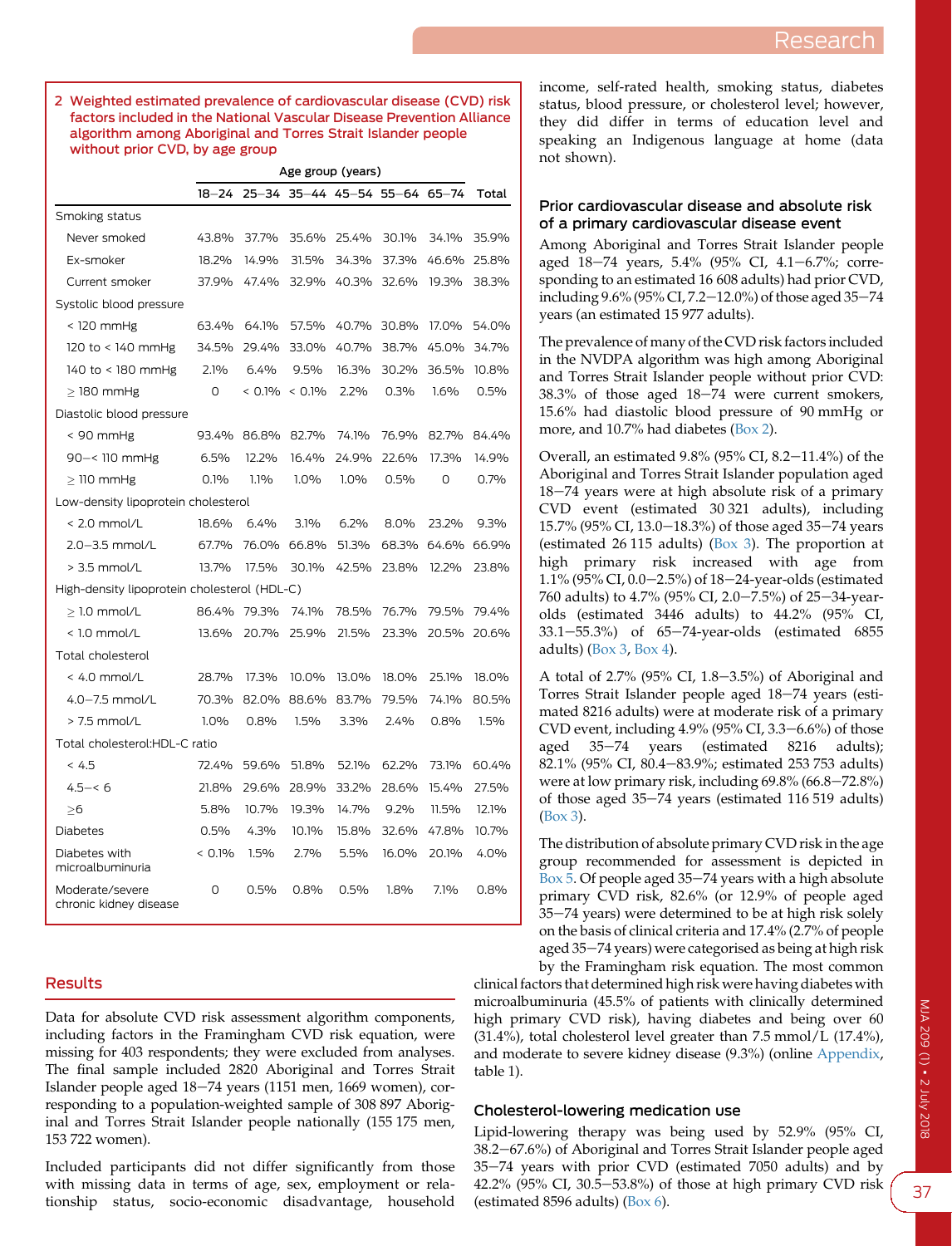|                   | No prior cardiovascular disease (CVD) |                                        |                                         |                      |  |
|-------------------|---------------------------------------|----------------------------------------|-----------------------------------------|----------------------|--|
| Age group (years) | Low absolute<br>CVD risk (< 10%)      | Moderate absolute<br>CVD risk (10-15%) | High absolute<br>CVD risk ( $\geq$ 15%) | Prior CVD            |  |
| Total population  |                                       |                                        |                                         |                      |  |
| $18 - 24$         | 98.5% (96.9-100%)*                    | $0.0\%$ (0.0-0.0%)                     | $1.1\%$ (0.0-2.5%)*                     | $0.4\%$ (0.0-1.3%)*  |  |
| $25 - 34$         | 94.8% (92.0-97.6%)                    | $0.0\%$ (0.0-0.0%)                     | 4.7% (2.0-7.5%)                         | $0.5\%$ (0.0-1.2%)*  |  |
| $35 - 44$         | 90.6% (87.7-93.6%)                    | $0.3\%$ (0.0-0.9%)*                    | $6.0\%$ $(3.4 - 8.6\%)$                 | 3.0% (1.5-4.6%)      |  |
| $45 - 54$         | 70.1% (63.3-76.9%)                    | 7.4% (3.7-11.2%)                       | 12.8% (8.2-17.4%)                       | 9.7% (5.5-13.9%)     |  |
| $55 - 64$         | 44.5% (36.6-52.4%)                    | 8.8% (3.4-14.3%)                       | 29.1% (21.2-37.0%)                      | 17.5% (9.5-25.6%)    |  |
| $65 - 74$         | 21.6% (12.6-30.6%)                    | 10.1% (3.4-16.7%)                      | 44.2% (33.1-55.3%)                      | 24.2% (14.7-33.7%)   |  |
| $35 - 74$         | 69.8% (66.8-72.8%)                    | $4.9\%$ (3.3-6.6%)                     | 15.7% (13.0-18.3%)                      | $9.6\%$ (7.2-12.0%)  |  |
| $18 - 74$         | 82.1% (80.4-83.9%)                    | $2.7\%$ (1.8-3.5%)                     | 9.8% (8.2-11.4%)                        | $5.4\%$ (4.1-6.7%)   |  |
| Men               |                                       |                                        |                                         |                      |  |
| $18 - 24$         | 99.6% (99.1-100.0%)*                  | $0.0\%$ (0.0-0.0%)                     | $0.4\%$ (0.0-0.9%)*                     | $0.0\%$ (0.0-0.0%)   |  |
| $25 - 34$         | 95.3% (90.6-100.0%)*                  | $0.0\%$ (0.0-0.0%)                     | 4.7% (0.0-9.4%)*                        | $0.0\%$ (0.0-0.0%)   |  |
| $35 - 44$         | 91.7% (87.4-96.0%)                    | $0.2\%$ (0.0-0.5%)*                    | $6.3\%$ (2.1-10.4%)                     | 1.9% (0.4-3.3%)      |  |
| $45 - 54$         | 67.1% (57.4-76.9%)                    | 9.9% (3.5-16.4%)                       | 14.6% (7.1-22.1%)                       | $8.3\%$ (2.4-14.2%)  |  |
| $55 - 64$         | 29.5% (17.4-41.6%)                    | 10.4% (2.4-18.4%)                      | 39.9% (24.9-55.0%)                      | 20.1% (7.2-33.0%)    |  |
| $65 - 74$         | 17.1% (4.6–29.7%)                     | $11.4\%$ (3.3–19.4%)                   | 45.0% (29.0-61.0%)                      | 26.5% (12.3-40.8%)   |  |
| $35 - 74$         | 66.6% (62.3-70.9%)                    | $6.1\%$ (3.5-8.7%)                     | 18.1% (13.9 - 22.3%)                    | $9.2\%$ (5.9-12.5%)  |  |
| $18 - 74$         | 81.0% (78.4-83.6%)                    | 3.3% (1.9-4.6%)                        | 10.8% (8.3-13.4%)                       | 4.9% (3.1-6.7%)      |  |
| Women             |                                       |                                        |                                         |                      |  |
| $18 - 24$         | 97.3% (94.0-100.0%)*                  | $0.0\%$ (0.0-0.0%)                     | $1.9\%$ (0.0-4.7%)*                     | $0.9\%$ (0.0-2.6%)*  |  |
| $25 - 34$         | 94.2% (91.4-97.0%)                    | $0.0\%$ (0.0-0.0%)                     | $4.8\%$ (2.4-7.3%)                      | $1.0\%$ (0.0-2.4%)*  |  |
| $35 - 44$         | 89.6% (85.3-93.9%)                    | $0.5\%$ (0.0-1.5%)*                    | $5.7\%$ (2.4-9.0%)                      | $4.1\%$ (1.5-6.8%)   |  |
| $45 - 54$         | 73.2% (64.7-81.8%)                    | $4.7\%$ (1.0-8.4%)                     | 10.8% (4.9-16.8%)                       | $11.2\%$ (5.4-17.1%) |  |
| $55 - 64$         | 60.4% (49.4-71.3%)                    | 7.2% (0.3-14.1%)                       | 17.7% (10.1-25.2%)                      | 14.8% (6.0-23.5%)    |  |
| $65 - 74$         | 24.9% (10.9-38.9%)                    | 9.1% (0.0-19.8%)*                      | 43.6% (28.5-58.7%)                      | 22.4% (9.9-34.9%)    |  |
| $35 - 74$         | 73.0% (68.9-77.2%)                    | 3.8% (1.8-5.7%)                        | 13.2% (10.3-16.2%)                      | 9.9% (7.1-12.8%)     |  |
| $18 - 74$         | 83.3% (80.9-85.8%)                    | 2.1% (1.0-3.1%)                        | 8.8% (7.0-10.6%)                        | $5.8\%$ (4.3-7.4%)   |  |

## <span id="page-3-0"></span>3 Weighted proportions (with 95% confidence intervals) of the Aboriginal and Torres Strait Islander population in each absolute cardiovascular disease risk category, by age group and sex

## **Discussion**

Levels of CVD morbidity and risk are high among Aboriginal and Torres Strait Islander people. More than one-quarter of Aboriginal and Torres Strait Islander people aged 35-74 years were estimated to be at high risk of a CVD event in the next 5 years: 9.6% with prior CVD and 15.7% at high risk of a primary event, an estimated total of 42 093 people nationally. More than 80% of those at high primary risk aged 35-74 years were identified by clinical criteria, mainly diabetes; further, 58% of those at high primary risk were not receiving recommended lipid-lowering therapy. Below the cut-off age for recommended screening,  $1.1\%$  of  $18-24$ -yearolds and  $4.7\%$  of  $25-34$ -year-olds were at high primary absolute CVD risk.

This is the first report worldwide of a national absolute CVD risk profile for an indigenous population. The absolute CVD risk profile of Aboriginal and Torres Strait Islander Australians has previously been reported for clinical primary health care populations. One study of Aboriginal clients of primary health care services in remote areas of the Northern Territory found that 9% of  $20 - 34$ -year-olds,  $31\%$  of  $35 - 45$ -year-olds,  $51\%$  of  $45 - 54$ -year-olds,  $72\%$  of  $55-64$ -year-olds, and  $83\%$  of  $65-74$  year-olds were at high absolute CVD risk (5% was added to Framingham risk equation risk scores for Aboriginal people).[16](#page-5-0) While the risk profile of primary health care clients is important for assessing service needs, these patients are generally at higher risk than the broader popu-lation.<sup>[17](#page-5-0)</sup> The national profile of absolute CVD risk we report provides evidence for optimising prevention at the population level.

The elevated absolute CVD risk in Aboriginal and Torres Strait Islander we identified can be attributed to the greater prevalence of CVD risk factors in this population than in the general Australian population, particularly of diabetes, dyslipidaemia, chronic kidney disease and smoking.[17](#page-5-0) Further, the higher absolute CVD risk at younger ages than in the general population $17$  is consistent with the fact that CVD events and CVD-related deaths occur a mean  $10-20$ years earlier for Aboriginal and Torres Strait Islander people than for non-Indigenous Australians.<sup>[7](#page-5-0)</sup> Higher CVD hospitalisation and mortality rates than for the corresponding general populations have also been reported for Māori, First Nation Canadian, and America Indian and Alaskan Native populations.<sup>[5,18-20](#page-5-0)</sup>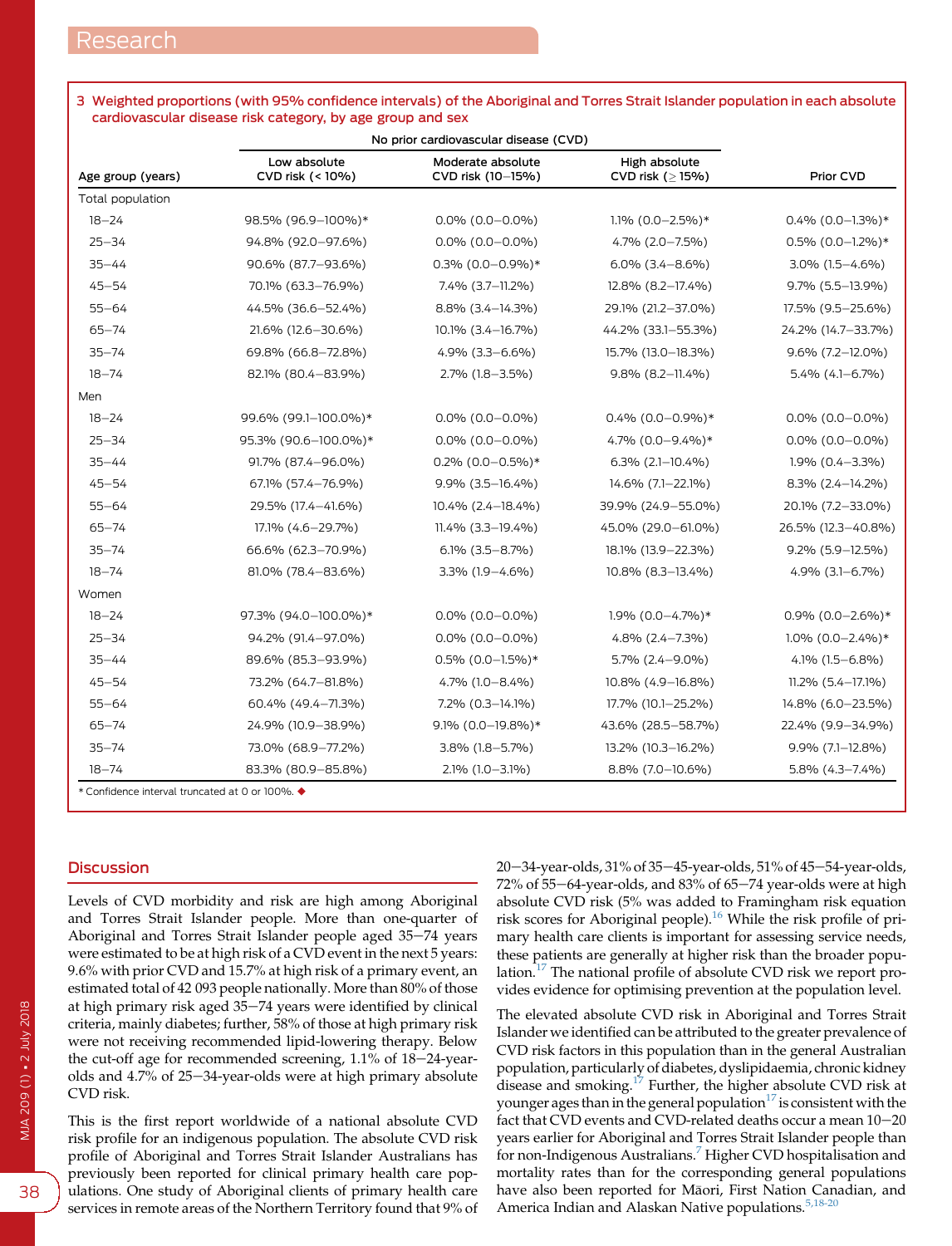<span id="page-4-0"></span>

Current Australian national guidelines define high absolute CVD risk as a greater than 15% probability of a major CVD event in the next 5 years; treatment thresholds are lower in United States  $(3.5%)^{12}$  $(3.5%)^{12}$  $(3.5%)^{12}$  and British guidelines  $(5%)^{21}$  $(5%)^{21}$  $(5%)^{21}$  Assessment according to current guidelines will not identify the substantial number of Aboriginal and Torres Strait Islander people at high primary absolute CVD risk under 35 years of age, compromising the detection of elevated risk and the prevention of CVD in this population. Guidelines for non-Indigenous Australians that recommend assessment of absolute CVD risk from age 45 years are supported by recent evidence that 4.0% of the general Australian population aged 45-54 years and fewer than  $2\%$  of those under 45 are at high primary absolute CVD risk.<sup>[17](#page-5-0)</sup> On the basis of our findings, a quantitatively equivalent risk assessment regimen for Aboriginal and Torres Strait Islander people would require reducing the minimum assessment age to 25 years or younger, as  $4.7\%$  of those aged  $25-34$  years and fewer than  $2\%$  of those under 25 were at high primary absolute CVD risk. However, other considerations, including community acceptability and health service factors, would need to be borne in mind.



In Australia, national guidelines recommend combined lipid- and blood pressure-lowering therapies and lifestyle modifications for people at high absolute CVD risk unless such therapy is contraindicated. Pharmacotherapy is also recommended for those at moderate risk if lifestyle modification does not sufficiently reduce risk within 6 months. $^{11}$  $^{11}$  $^{11}$  Our findings indicate substantial undertreatment with lipid-lowering therapies of Aboriginal and Torres Strait Islander people with prior CVD or at high primary risk, consistent with data from primary care settings; $^{22}$  the level of undertreatment is comparable with that reported for the corre-sponding general Australian population.<sup>[17](#page-5-0)</sup> CVD risk management for Aboriginal and Torres Strait Islander people is most beneficial when delivered in specific Aboriginal and Torres Strait Islander health care settings.<sup>2</sup>

The NVDPA absolute CVD risk algorithm, including the Framingham equation, has not been validated for Aboriginal and Torres Strait Islander Australians, nor has it been validated for individuals under 30. However, all people aged  $18-29$  years classified as being at high absolute CVD risk in our study were classified according to clinical criteria (data not shown). Although the Framingham equation is designed for assessing people before they are treated, we analysed data for a population that also included treated individuals. It is therefore likely that we underestimated risk levels, especially given the heavy weighting of age by the algorithm.<sup>[24](#page-6-0)</sup> In order to compensate for such underestimation, New Zealand guidelines recommend adding 5% to the absolute CVD risk score of Māori.<sup>10</sup> In the absence of a measure specifically calibrated and validated for Aboriginal and Torres Strait Islander Australians, we used the nationally recommended algorithm.<sup>11</sup>

There is high quality empirical evidence that older people with diabetes, people with high blood pressure and those with chronic kidney disease are at high risk of CVD events.<sup>[25-27](#page-6-0)</sup> However, data on the exact probability of CVD events in people with each condition by age are limited, especially at younger ages and for Aboriginal and Torres Strait Islander people. Further validation and calibration of CVD risk assessment for Aboriginal and Torres Strait Islander people is needed to improve CVD prevention.<sup>[28](#page-6-0)</sup>

Although estimates from the AATSIHS sample are considered to be nationally representative, the survey did not sample individuals from non-private dwellings (eg, hotels, short stay caravan parks,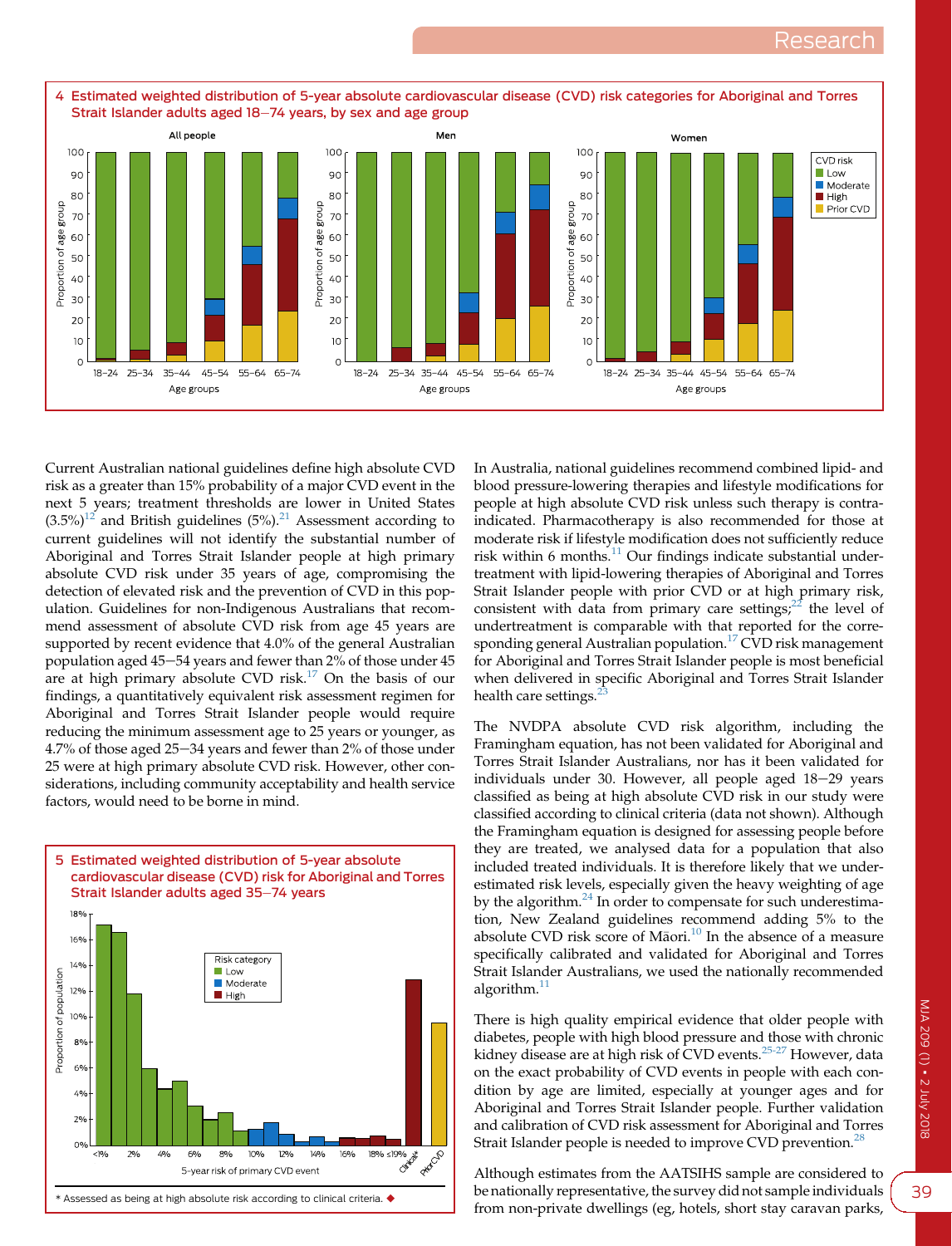<span id="page-5-0"></span>6 Weighted estimated proportions (with 95% confidence intervals) of Aboriginal and Torres Strait Islander adults aged 35-74 years who reported regularly using prescription medications to treat high cholesterol, by prior cardiovascular disease (CVD) status and 5-year absolute primary CVD risk

|                     | Low<br>absolute CVD<br>risk (< 10%) | Moderate<br>absolute CVD<br>risk (10-15%) | High<br>absolute CVD<br>risk (> 15%) | Prior<br><b>CVD</b> |
|---------------------|-------------------------------------|-------------------------------------------|--------------------------------------|---------------------|
| Lipid medication    | 12.9%                               | 22.5%                                     | 42.2%                                | 52.9%               |
|                     | $(8.9 - 16.8\%)$                    | $(6.8 - 38.2\%)$                          | $(30.5 - 53.8\%)$                    | $(38.2 - 67.6%)$    |
| No lipid medication | 87.1%                               | 77.5%                                     | 57.8%                                | 47.1%               |
|                     | $(83.2 - 91.1\%)$                   | $(61.8 - 93.2\%)$                         | $(46.2 - 69.5\%)$                    | $(32.4 - 61.8\%)$   |

hospitals, prisons). However, our sample was the largest and most representative sample of an indigenous population, in Australia or elsewhere, ever assessed for CVD risk, and population weights were applied to achieve reliable estimates. The overall response rate for AATSIHS was 80% and that for NATSIHMS 40% (ranging from 28% in non-remote to 56% in remote locations<sup>14</sup>), comparable with the 37% response rate for the equivalent survey in the general population.[29](#page-6-0) Further, certain data elements were based on selfreports. Greater than 90% agreement between self-reported and formal medication review data on the use of lipid-lowering therapies has been reported for the general US and Australian populations;<sup>[30,31](#page-6-0)</sup> specific information for the Aboriginal and Torres Strait Islander population is not available. Medications data were not available for some respondents, and data on lipid-lowering medications were more frequently missing for smokers and participants with greater levels of disadvantage, those speaking an Indigenous language at home, and people with poorer health (data not shown). Overall, it is likely we underestimated the proportion of respondents being treated. In contrast to the general Australian population, comprehensive quantification of recommended prescribed treatments according to absolute risk was not possible, as a full medications review was not included in the AATSIHS.<sup>14</sup>

## Conclusion

The absolute risk of CVD among Aboriginal and Torres Strait Islander people is high, consistent with the high incidence of CVD in this population and in indigenous populations elsewhere. High absolute risk is evident at younger ages in the Aboriginal and Torres Strait Islander population than in the general population, and assessment according to current Australian guidelines is likely to miss a substantial number of people under 35 at high risk. We found evidence of widespread undertreatment of people at risk, which is of greater consequence in groups at higher risk, including indigenous populations. Best practice treatment according to absolute CVD risk would prevent many CVD events, including CVDrelated deaths, among Aboriginal and Torres Strait

Islander people. A number of policy and practice initiatives have been implemented to improve the uptake of absolute CVD risk assessment and management according to absolute CVD risk, including the introduction of two national Key Performance Indicators for Aboriginal and Torres Strait Islander primary health care related to absolute CVD risk assessment<sup>[32](#page-6-0)</sup> and several state-level programs.<sup>[33](#page-6-0)</sup> Given the significant contribution of CVD to the burden of disease experienced by Aboriginal and Torres Strait Islander Australians and indigenous people internationally, increasing the quality of our data and improving prevention with an absolute CVD risk approach must be priorities.

Acknowledgements: We thank the participants of the AATSIHS 2012-13 and NATSIHMS 2012-13. and the Australian Government and the Australian Bureau of Statistics for supporting biomedical data collection and the NATSIHMS. We thank investigators in the National Health and Medical Research Council (NHMRC) Partnership Project and from the National Heart Foundation for their feedback on preliminary findings, and Cate D'Este for statistical advice. This investigation was supported by an NHMRC and Heart Foundation of Australia Partnership Project (1092674). Emily Banks is supported by an NHMRC grant (1042717). The funding sources had no role in the study design, collection, analysis or interpretation of the data, in the writing of the article, or in the decision to submit it for publication.

#### Competing interests: No relevant disclosures.

Received 16 Sept 2017, accepted 25 Jan 2018.

 $@$  2018 AMPCo Pty Ltd. Produced with Elsevier B.V. All rights reserved.

- 1 GBD 2015 DALYs and HALE collaborators. Global, regional, and national disability-adjusted life-years (DALYs) for 315 diseases and injuries and healthy life expectancy (HALE), 1990-2015: a systematic analysis for the Global Burden of Disease Study 2015. Lancet 2016; 288: 1603-1658.
- 2 Rhoades DA. Racial misclassification and disparities in cardiovascular disease among American Indians and Alaska Natives. Circulation 2005; 111: 1250-1256.
- 3 Smith ER. The Canadian Heart Health Strategy and Action Plan. Can J Cardiol 2009; 25: 451-452.
- 4 Atzema CL, Khan S, Lu H, et al. Cardiovascular disease rates, outcomes, and quality of care in Ontario Metis: a population-based cohort study. PLoS One 2015; 10: e0121779.
- 5 New Zealand Ministry of Health. Tatau Kahukura: Maori health chart book 2015. 3rd edition. Wellington: Ministry of Health, 2015. [https://www.health.govt.nz/](https://www.health.govt.nz/publication/tatau-kahukura-maori-health-chart-book-2015-3rd-edition) [publication/tatau-kahukura-maori-health-chart-book-](https://www.health.govt.nz/publication/tatau-kahukura-maori-health-chart-book-2015-3rd-edition)[2015-3rd-edition](https://www.health.govt.nz/publication/tatau-kahukura-maori-health-chart-book-2015-3rd-edition) (viewed Apr 2018).
- 6 Australian Institute of Health and Welfare. Australian Burden of Disease Study: fatal burden of disease in Aboriginal and Torres Strait Islander people 2010 (AIHW Cat. No. BOD 2). Canberra: AIHW, 2015.
- 7 Australian Institute of Health and Welfare. Cardiovascular disease, diabetes and chronic kidney disease. Australian facts: Aboriginal and Torres Strait Islander people (AIHW Cat. No. CDK 5). Canberra: AIHW, 2015.
- 8 Australian Institute of Health and Welfare. Cardiovascular disease: Australian facts 2011 (AIHW Cat. No. CVD 53). Canberra: AIHW, 2011.
- 9 Cobiac LJ, Magnus A, Lim S, et al. Which interventions offer best value for money in primary prevention of cardiovascular disease. PLoS One 2012; 7: e41842.
- 10 New Zealand Guidelines Group. Cardiovascular risk assessment and diabetes screening. In: New Zealand Primary care handbook 2012. 3rd ed. Wellington: NZGG, 2012. [https://www.health.govt.nz/publication/](https://www.health.govt.nz/publication/new-zealand-primary-care-handbook-2012) [new-zealand-primary-care-handbook-2012](https://www.health.govt.nz/publication/new-zealand-primary-care-handbook-2012) (viewed Apr 2018).
- 11 National Vascular Disease Prevention Alliance. Guidelines for the management of absolute cardiovascular disease risk. Canberra: National Vascular Disease Prevention Alliance, 2012. [https://www.heartfoundation.org.au/](https://www.heartfoundation.org.au/images/uploads/publications/Absolute-CVD-Risk-Full-Guidelines.pdf) [images/uploads/publications/Absolute-CVD-Risk-Full-](https://www.heartfoundation.org.au/images/uploads/publications/Absolute-CVD-Risk-Full-Guidelines.pdf)[Guidelines.pdf](https://www.heartfoundation.org.au/images/uploads/publications/Absolute-CVD-Risk-Full-Guidelines.pdf) (viewed Apr 2018).
- 12 Goff DC, Lloyd-Jones DM, Bennett G, et al. ACC/AHA guideline on the assessment of cardiovascular risk: a

report of the American College of Cardiology/American Heart Association Task Force on Practice Guidelines. Circulation 2013; 129 (25 Suppl 2): S49-S73.

- 13 Pencina MJ, Navar-Boggan AM, D'Agostino RB, et al. Application of new cholesterol guidelines to a population-based sample. N Engl J Med 2014; 370: 1422-1431.
- 14 Australian Bureau of Statistics. 4727.0.55.002. Australian Aboriginal and Torres Strait Islander Health Survey: users' guide, 2012-13. Nov 2013. [http://www.abs.](http://www.abs.gov.au/AUSSTATS/abs@.nsf/Latestproducts/4727.0.55.002Main%20Features12012-13?opendocument&tabname=Summary&prodno=4727.0.55.002&issue=2012-13&num=&view=) [gov.au/AUSSTATS/abs@.nsf/Latestproducts/4727.0.55.](http://www.abs.gov.au/AUSSTATS/abs@.nsf/Latestproducts/4727.0.55.002Main%20Features12012-13?opendocument&tabname=Summary&prodno=4727.0.55.002&issue=2012-13&num=&view=) [002Main%20Features12012-13?opendocument&](http://www.abs.gov.au/AUSSTATS/abs@.nsf/Latestproducts/4727.0.55.002Main%20Features12012-13?opendocument&tabname=Summary&prodno=4727.0.55.002&issue=2012-13&num=&view=) [tabname](http://www.abs.gov.au/AUSSTATS/abs@.nsf/Latestproducts/4727.0.55.002Main%20Features12012-13?opendocument&tabname=Summary&prodno=4727.0.55.002&issue=2012-13&num=&view=)=[Summary&prodno](http://www.abs.gov.au/AUSSTATS/abs@.nsf/Latestproducts/4727.0.55.002Main%20Features12012-13?opendocument&tabname=Summary&prodno=4727.0.55.002&issue=2012-13&num=&view=)=[4727.0.55.002&issue](http://www.abs.gov.au/AUSSTATS/abs@.nsf/Latestproducts/4727.0.55.002Main%20Features12012-13?opendocument&tabname=Summary&prodno=4727.0.55.002&issue=2012-13&num=&view=)=[2](http://www.abs.gov.au/AUSSTATS/abs@.nsf/Latestproducts/4727.0.55.002Main%20Features12012-13?opendocument&tabname=Summary&prodno=4727.0.55.002&issue=2012-13&num=&view=) [012-13&num](http://www.abs.gov.au/AUSSTATS/abs@.nsf/Latestproducts/4727.0.55.002Main%20Features12012-13?opendocument&tabname=Summary&prodno=4727.0.55.002&issue=2012-13&num=&view=)=[&view](http://www.abs.gov.au/AUSSTATS/abs@.nsf/Latestproducts/4727.0.55.002Main%20Features12012-13?opendocument&tabname=Summary&prodno=4727.0.55.002&issue=2012-13&num=&view=)= (viewed Apr 2018).
- 15 D'Agostino RB, Vasan RS, Pencina MJ, et al. General cardiovascular risk profile for use in primary care: the Framingham Heart Study. Circulation 2008; 117: 743-753.
- 16 Burgess CP, Sinclair G, Ramjan M, et al. Strengthening cardiovascular disease prevention in remote Indigenous communities in Australia's Northern Territory. Heart Lung Circ 2015; 24: 450-457.
- 17 Banks E, Crouch S, Korda R, et al. Absolute risk of cardiovascular disease events, and blood pressure- and lipid-lowering therapy in Australia. Med J Aust 2016; 204: